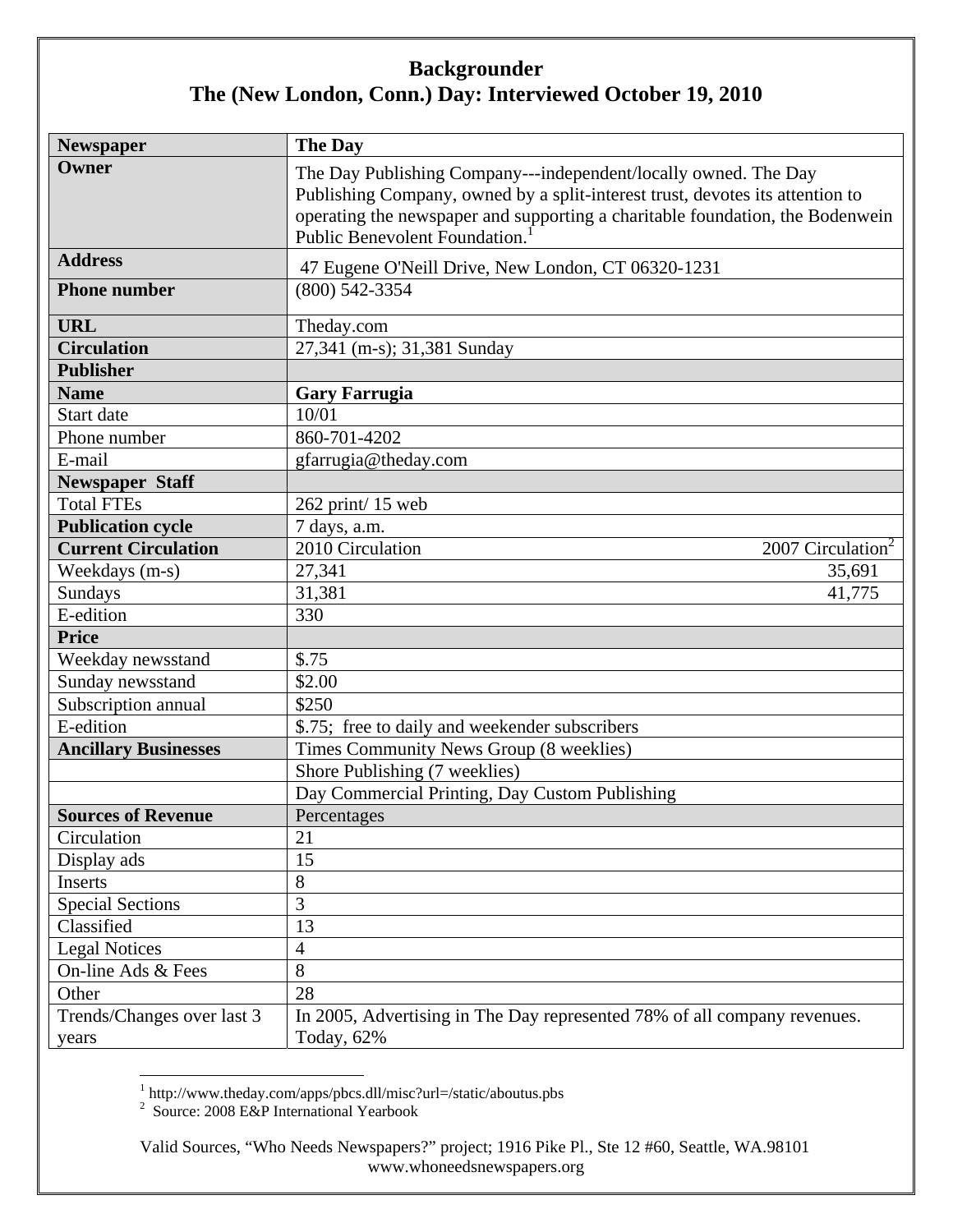| <b>Digital</b>              |                                   |
|-----------------------------|-----------------------------------|
| Paywall?                    | N <sub>o</sub>                    |
| Considering a paywall?      | Maybe                             |
| <b>Executive Editor</b>     |                                   |
| Name                        | <b>Timothy Dwyer</b>              |
| Start date                  | 7/07                              |
| Phone number                | 860-701-4379                      |
| E-mail                      | t.dwyer@theday.com                |
| #s News Staff               |                                   |
| <b>Total FTE</b>            | 67 (61 full-time and 6 part-time) |
| Reporters                   | 26 FT, 3 PT                       |
| Editors                     | 23 FT 2 PT                        |
| Photo                       | 6                                 |
| Web                         | 4 FT 1 PT                         |
| Other:                      | $\overline{2}$                    |
| <b>Bureaus</b>              | None                              |
| Coverage                    | More than 50% of a staffer's time |
| Local government            | Yes                               |
| Courts                      | Yes                               |
| Public safety               | Yes                               |
| County government           | N <sub>o</sub>                    |
| <b>School Board</b>         | Yes                               |
| <b>Business</b>             | Yes                               |
| <b>Sports</b>               | Yes                               |
| Entertainment & arts        | Yes                               |
| Special:                    | Defense, casinos, pharmaceuticals |
| <b>Director of Audience</b> |                                   |
| <b>Development</b>          |                                   |
| Name                        | <b>Daniel Williams</b>            |
| Start date                  | <b>July 2010</b>                  |
| Phone number                | 860-701-4207                      |
| Email                       | d.williams@theday.com             |
| Reporting/Photo staff       |                                   |
| Does reporting staff feed   | Yes                               |
| materials for digital media |                                   |
| Website start date          |                                   |
| Capabilities                |                                   |
| Web platform software?      |                                   |
| Content management system:  | Media Spectrum -- Saxotech        |
| software?                   |                                   |
| Does your organization      | Yes                               |
| write code?                 |                                   |
| Number of coders?           | $\mathbf{1}$                      |
| Proprietary or open-source  | Proprietary                       |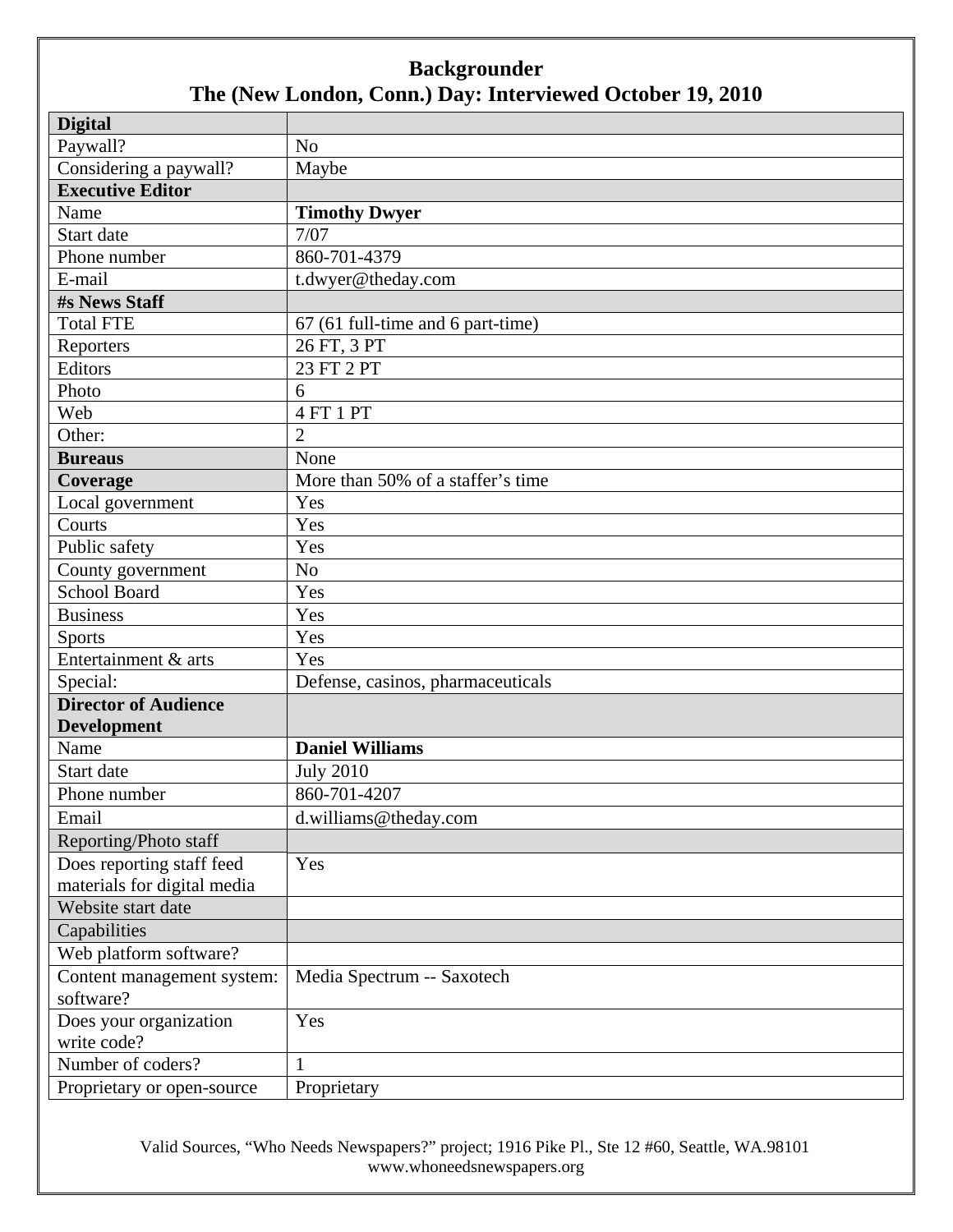| code?                                 |              |
|---------------------------------------|--------------|
| Flexibility & response time           |              |
| Can you change web                    |              |
| $platform - coding,$                  |              |
| architecture, software -- at          |              |
| least once a month? Do you?           |              |
| Can you add new                       |              |
| functionality promptly as it          |              |
| becomes available?                    |              |
| <b>Digital Tools</b>                  |              |
| Crowd sourcing?                       | Occasionally |
| Data visualization?                   | Yes          |
| Investigative reporting?              | Yes          |
| Documentary video?                    | Yes          |
| Social Media                          |              |
| What is the overall                   | Facebook     |
| organizational commitment             | Twitter      |
| to collecting, creating,              |              |
| shaping and delivering all            |              |
| your news/information                 |              |
| products through these                |              |
| digital channels?                     |              |
| To what extent is your                | Extensively  |
| newspaper connected to                |              |
| people through social media?          |              |
| Advertising                           |              |
| Is your advertising staff is          | Yes.         |
| able to provide competitive           |              |
| digital services to                   |              |
| merchants?                            |              |
| Do you use "real time" ads?           | Yes          |
| Does your advertising                 | No           |
| department sell "digital              |              |
| services", such as helping            |              |
| merchants with website                |              |
| production?                           |              |
| Does your ad department sell          | Yes.         |
| electronic coupons or other           |              |
| modern digital products?              |              |
| Other?                                |              |
| Assessment                            |              |
| How do you assess your                |              |
| digital news/information<br>products? |              |
|                                       |              |
| Page-views?                           | 5.5M/month   |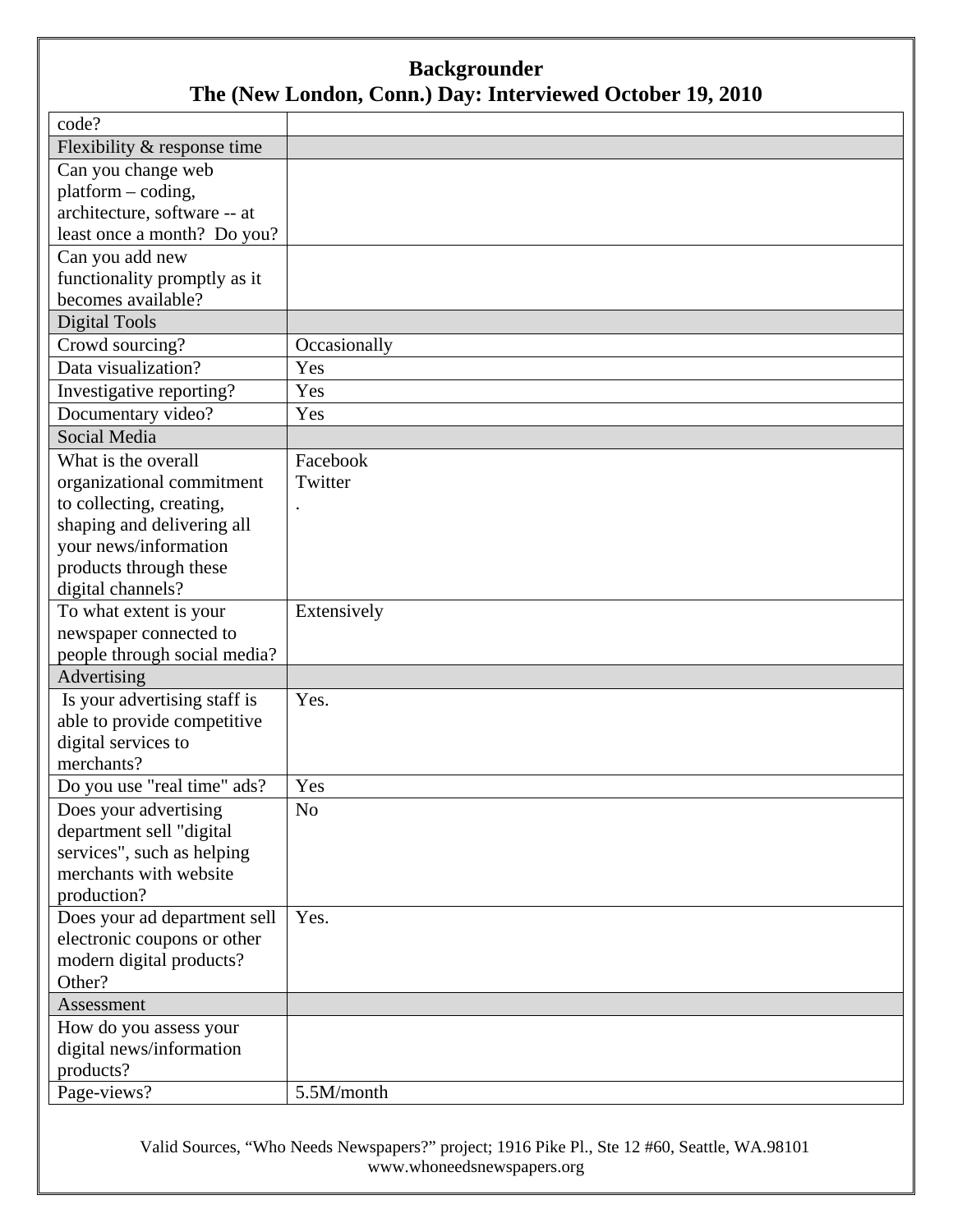| Monthly uniques?                | 600K/month                                              |
|---------------------------------|---------------------------------------------------------|
| Revenue?                        | Yes                                                     |
| What other metrics do you       | Page usage; Entry point; Google analytics               |
| use?                            |                                                         |
| Do you assess news content?     |                                                         |
| Number of sources?              |                                                         |
| Writing or visual journalism    |                                                         |
| impact?                         |                                                         |
| Other?                          | Most-viewed stories                                     |
| Editing                         |                                                         |
| Are there different             |                                                         |
| procedures (layers of editing)  |                                                         |
| for web vs. print products?     |                                                         |
| Do you use AP Style in your     | Yes                                                     |
| digital products?               |                                                         |
| Revenue                         |                                                         |
| Do you charge for any digital   | Yes                                                     |
| news products?                  |                                                         |
| Which products and how          | Archives; e-edition                                     |
| much?                           |                                                         |
| <b>Digital Delivery Systems</b> |                                                         |
| What delivery systems do        | Verve - Verve Wireless mobile platform software         |
| you employ?                     |                                                         |
| E-edition? (software?)          |                                                         |
| Smart Phone - apps              |                                                         |
| -- iPhone                       | No iPhone app; Verve Wireless mobile platform software  |
| -- Android                      | No Android app; Verve Wireless mobile platform software |
| -- Blackberry                   | No Blackberry app; Verve Wireless mobile plat. software |
| -- Palm                         | No Palm app; Verve Wireless mobile platform software    |
| <b>Tablets</b>                  |                                                         |
| -- iPad                         | Under development                                       |
| Kindle                          | N <sub>o</sub>                                          |
| Knowledge products              |                                                         |
| Do you offer "knowledge"        | Yes                                                     |
| products," such as books,       | <b>Still Photos</b>                                     |
| magazines, and television or    |                                                         |
| radio programs in addition to   |                                                         |
| the core daily paper?           |                                                         |
| Is there a central digital      |                                                         |
| content pool from which         |                                                         |
| these products are created?     |                                                         |
| Do they make money?             |                                                         |
| In what other ways are          |                                                         |
| digital tools used in the       |                                                         |
| business operations and         |                                                         |